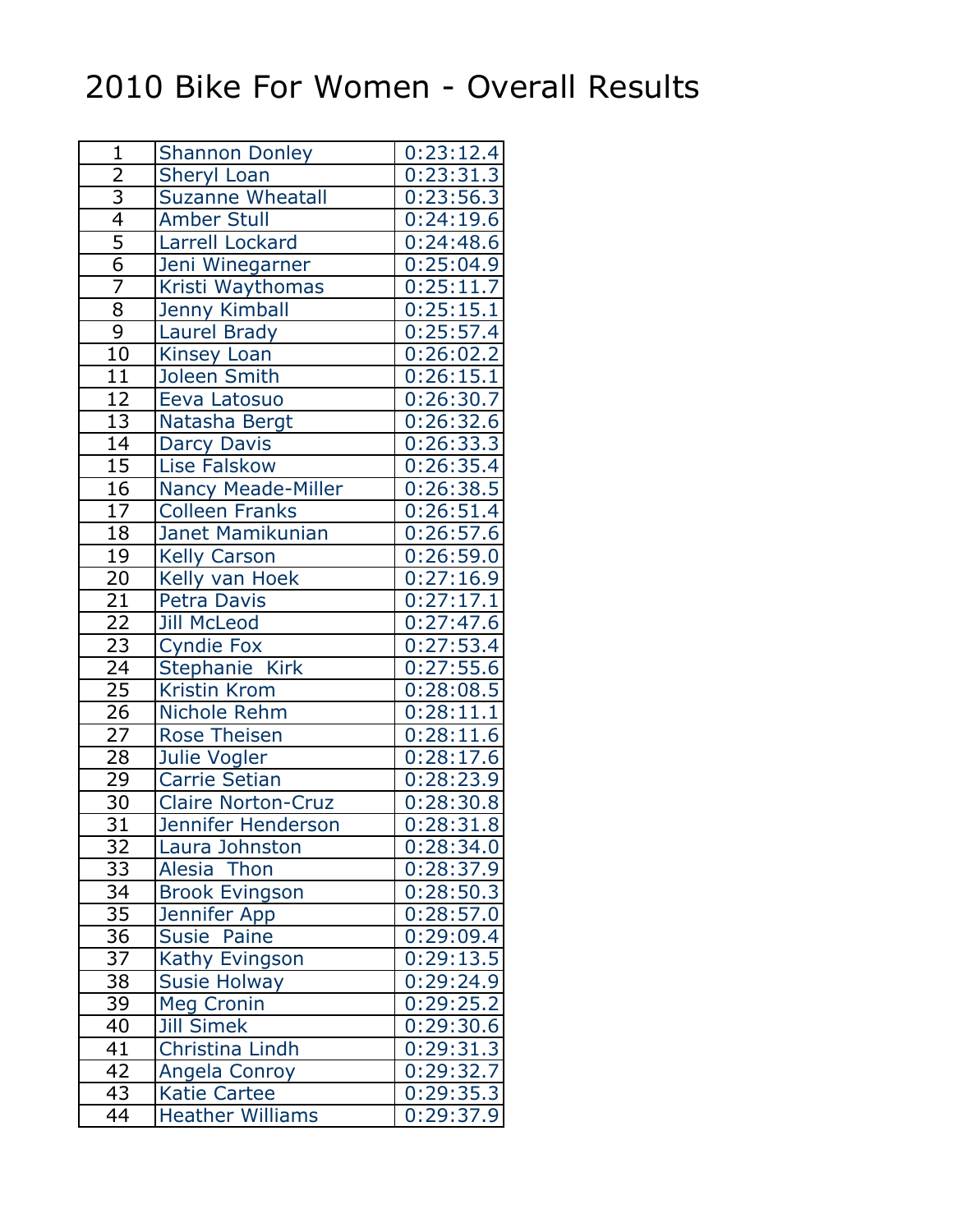| 45              | <b>Pam Tittle</b>        | 0:29:47.0              |
|-----------------|--------------------------|------------------------|
| 46              | Mary Krysinski           | 0:29:50.0              |
| 47              | <b>Chloe Miller</b>      | 0:29:57.4              |
| 48              | <b>Tanya Kirk</b>        | 0:29:58.6              |
| 49              | <b>Erica White</b>       | 0:29:59.1              |
| 50              | Jodi Mclaughlin          | 0:29:59.7              |
| $\overline{51}$ | <b>Beth Balen</b>        | 0:30:05.3              |
| $\overline{52}$ | Mireya de la Pena        | 0:30:05.8              |
| 53              | Cynthia Cooper           | 0:30:06.6              |
| $\overline{54}$ | Julie Austerman          | 0:30:07.2              |
| 55              | Veronica Beagan          | 0:30:08.8              |
| $\overline{56}$ | <b>Sissy Adams</b>       | $0:30:12.\overline{0}$ |
| $\overline{57}$ | Cindy Hendel             | 0:30:16.7              |
| 58              | Veronica Vania           | 0:30:20.0              |
| $\overline{59}$ | <b>Traci Bradford</b>    | 0:30:28.0              |
| 60              | <b>Holly McCune</b>      | 0:30:28.7              |
| $\overline{61}$ | Jennifer Hillman         | 0:30:29.1              |
| 62              | Amy MacKenzie            | 0:30:31.6              |
| 63              | <b>Stacy Dayley</b>      | 0:30:32.5              |
| $\overline{64}$ | Kristi Senden            | 0:30:38.1              |
| 65              | <b>Stacey Almond</b>     | 0:30:45.9              |
| 66              | Trude Rylandsholm        | 0:30:53.8              |
| 67              | <b>Riley Simes</b>       | 0:30:55.0              |
| 68              | Hanna Johnson            | 0:30:58.7              |
| 69              | Julie Osgood             | 0:31:01.0              |
| 70              | <b>Missy Anderson</b>    | 0:31:14.0              |
| $\overline{71}$ | <b>Stacey Orlov</b>      | 0:31:15.1              |
| $\overline{72}$ | <b>Thomissa Comellas</b> | 0:31:20.2              |
| $\overline{73}$ | <b>Marian Frost</b>      | 0:31:20.3              |
| $\overline{74}$ | Valerie Kirk             | 0:31:21.0              |
| $\overline{75}$ | <b>Fiona Peichel</b>     | 0:31:28.9              |
| 76              | <b>Bronwyn Haynes</b>    | 0:31:30.5              |
| $7\overline{7}$ | <b>Arlene Gerety</b>     | 0:31:35.1              |
| 78              | <b>Bonnie Wanat</b>      | 0:31:36.3              |
| 79              | Mona Bremont             | 0:31:37.1              |
| 80              | Diana Burbank            | 0:31:43.1              |
| 81              | <b>Robby Bear</b>        | 0:31:45.8              |
| 82              | <b>Trish Jenkins</b>     | 0:31:49.0              |
| 83              | Zoe Xavier               | 0:31:49.8              |
| 84              | Angela Harris            | 0:31:51.0              |
| 85              | <b>Rachel Hopkins</b>    | 0:31:51.7              |
| 86              | Amber O'Brien            | 0:31:54.4              |
| 87              | Kari Wiederkehr          | 0:31:56.1              |
| 88              | <b>Diane Mohwinkel</b>   | 0:31:56.3              |
| 89              | <b>Stacy Steinberg</b>   | 0:32:01.4              |
| 90              | Maggi Arend              | 0:32:02.6              |
| 91              | <b>Dianne Prince</b>     | 0:32:03.0              |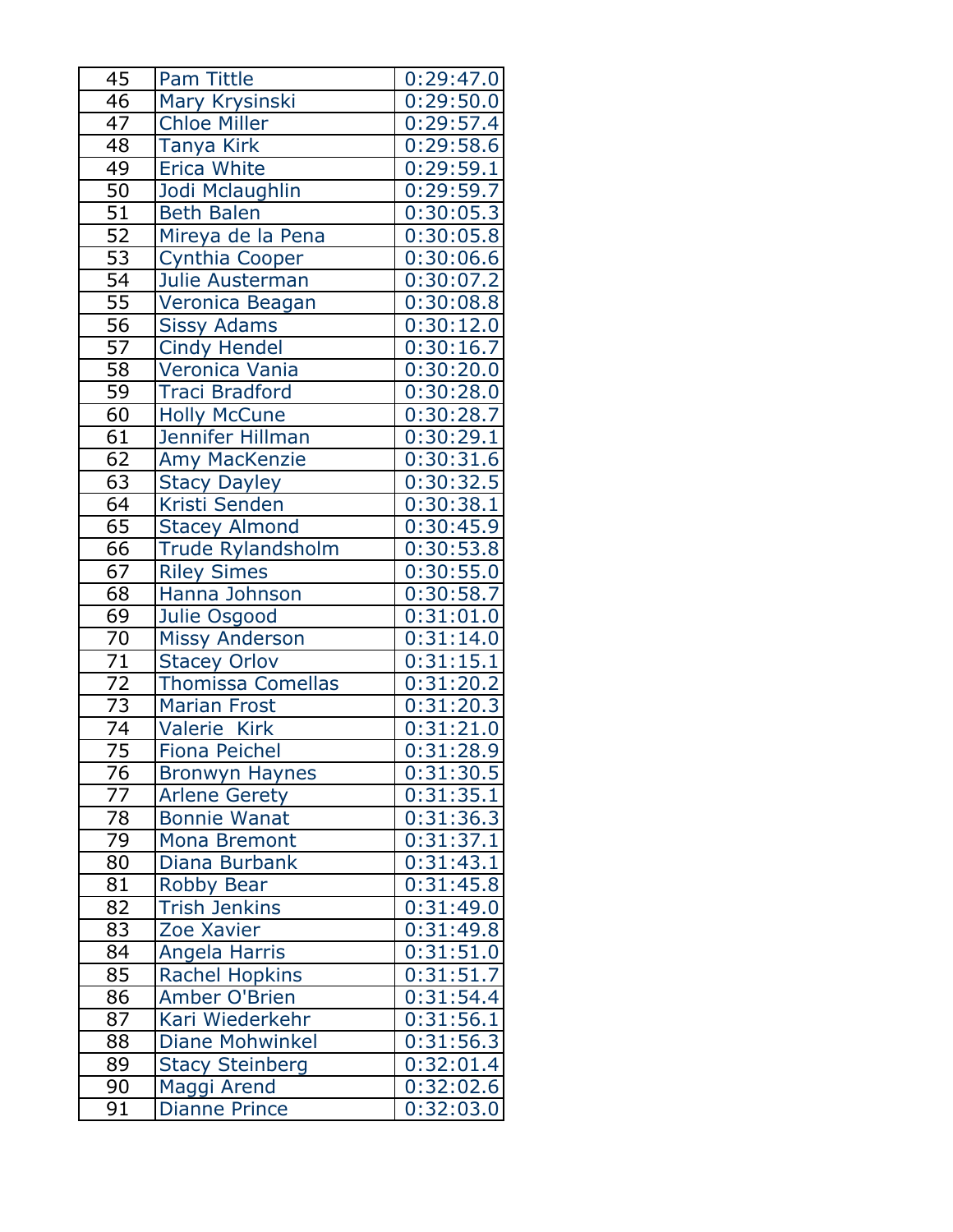| 92               | <b>Tana Stone</b>        | 0:32:08.0              |
|------------------|--------------------------|------------------------|
| 93               | Jennifer Adler           | 0:32:10.7              |
| $\overline{9}4$  | <b>Alaina Prince</b>     | 0:32:18.9              |
| 95               | Diana Byerly             | 0:32:28.2              |
| 96               | <b>Stacey Smith</b>      | 0:32:30.4              |
| 97               | Pam Cassidy              | 0:32:35.5              |
| 98               | <b>Carmen DeVore</b>     | 0:32:37.9              |
| 99               | Eileen Floyd             | 0:32:40.0              |
| 100              | <b>Mary DuHoux</b>       | 0:32:44.2              |
| 101              | Katherine Lindstrom      | 0:32:46.0              |
| 102              | Anna Harrison            | 0:32:50.5              |
| 103              | <b>Barbara Caldwell</b>  | 0:32:57.9              |
| 10 <sup>4</sup>  | Stephanie Schroeder      | 0:33:00.8              |
| 105              | <b>Christine Carston</b> | 0:33:05.2              |
| 106              | lora reinbold            | 0:33:19.4              |
| 107              | <b>Kerry Reardon</b>     | 0:33:22.2              |
| 108              | Elizabeth Calabro        | 0:33:26.0              |
| 109              | <b>Tricia Perkins</b>    | 0:33:30.4              |
| 110              | <b>Terri Morganson</b>   | 0:33:37.2              |
| $\overline{111}$ | <b>Marcia Davis</b>      | 0:33:37.8              |
| 112              | <b>Elizabeth Rawlins</b> | 0:33:39.7              |
| 113              | kathy faryniarz          | 0:33:50.6              |
| 114              | <b>Abby Gahm</b>         | 0:33:55.4              |
| 115              | Maureen Haggblom         | 0:33:55.9              |
| 116              | Melisa Wharton           | 0:33:56.8              |
| 117              | <b>Charmaine Holt</b>    | 0:34:01.4              |
| 118              | <b>Sally Timp</b>        | 0:34:03.2              |
| 119              | Donna Keese              | 0:34:06.0              |
| 120              | Patti Liotta             | 0:34:07.1              |
| 121              | <b>Annie Liotta</b>      | 0:34:14.4              |
| 122              | Dianna Clemetson         | 0:34:16.8              |
| 123              | <b>Nancy Murphy</b>      | 0:34:18.4              |
| 124              | Celia Rozen              | 0:34:20.5              |
| 125              | Jennifer Slaughter       | 0:34:26.1              |
| <u>126</u>       | <b>Kathy Seybert</b>     | 0:34:28.2              |
| 127              | Darcy Holt               | 0:34:30.1              |
| 128              | Lora Jorgensen           | 0:34:30.5              |
| 129              | Sue Lewis                | 0:34:34.8              |
| 130              | Sarah Kleedehn           | 0:34:37.1              |
| <u>131</u>       | Donna Van Flein          | $0:\overline{34:39.0}$ |
| 132              | <b>Danielle Foertsch</b> | 0:34:42.2              |
| 133              | <b>Stephanie Lamb</b>    | 0:34:42.3              |
| 134              | Annie Hoefler            | 0:34:45.8              |
| 135              | <b>Regina Smith</b>      | 0:34:58.0              |
| 136              | Michelle Myers           | 0:34:58.2              |
| 137              | Laura Zamborsky          | 0:34:58.6              |
| 138              | <b>Susan Fison</b>       | $0:34:58.\overline{9}$ |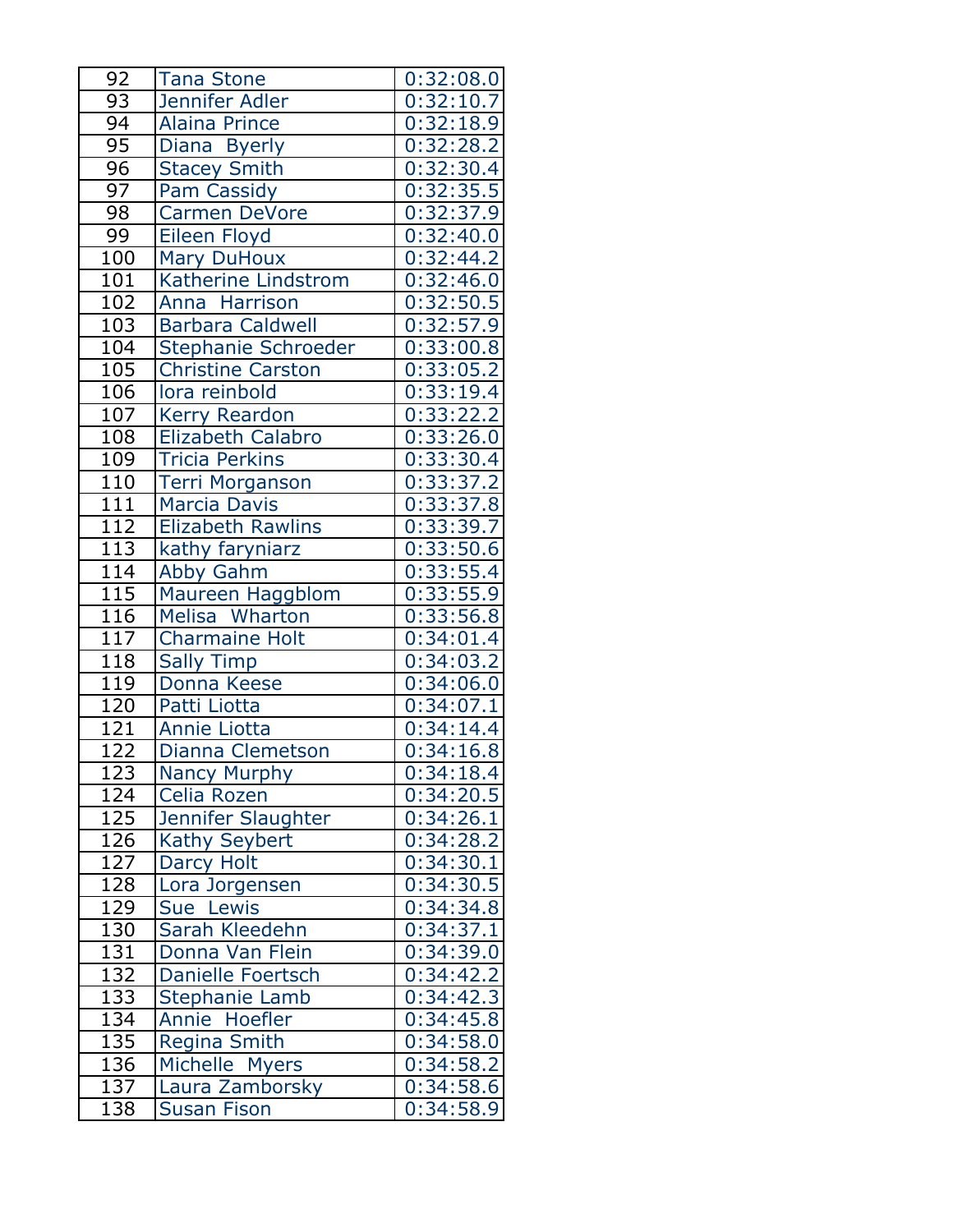| 139               | <b>Terry Slaven</b>     | 0:34:59.7 |
|-------------------|-------------------------|-----------|
| 140               | <b>Kimberly Buskirk</b> | 0:35:02.1 |
| 141               | Mary Ann Chisholm       | 0:35:04.5 |
| 142               | Danika Swanson          | 0:35:05.1 |
| 143               | Kathleen Judy           | 0:35:10.1 |
| 144               | Sandra Estenson         | 0:35:11.6 |
| 145               | Elizabeth Senaga        | 0:35:16.9 |
| 146               | Christina Holmgren      | 0:35:21.4 |
| 147               | Amy Reed                | 0:35:24.2 |
| 148               | Ana Jager               | 0:35:27.1 |
| 149               | <b>Erin Shaw</b>        | 0:35:36.5 |
| 150               | <b>Susan Reeves</b>     | 0:35:38.0 |
| 151               | <b>Jessica Norton</b>   | 0:35:38.0 |
| 152               | Lisa Weimer             | 0:35:39.9 |
| 153               | <b>Tamar Ben-Yosef</b>  | 0:35:42.7 |
| 154               | Meaghan Howard          | 0:35:44.7 |
| 155               | Christina Young         | 0:35:45.3 |
| 156               | <b>Carol Waters</b>     | 0:35:45.6 |
| 157               | Cindy Kupczynski        | 0:35:48.7 |
| 158               | Anita Johnson           | 0:35:49.2 |
| 159               | <b>Christie Cowee</b>   | 0:35:49.8 |
| 160               | <b>Cassie Barsalou</b>  | 0:35:58.3 |
| 161               | <b>Catherine Xavier</b> | 0:35:58.8 |
| 162               | <b>Catherine Coon</b>   | 0:35:58.8 |
| 163               | Linda Brandon           | 0:35:59.5 |
| 164               | Carla Goldberg          | 0:36:02.0 |
| 165               | <b>Debbie Pratt</b>     | 0:36:10.8 |
| 166               | <b>Hannah Briggs</b>    | 0:36:12.5 |
| 167               | Maryjane Hadaway        | 0:36:13.3 |
| 168               | <b>Cindy Clifton</b>    | 0:36:15.3 |
| 169               | Diana Gerland           | 0:36:16.0 |
| 170               | <b>Diane Barnett</b>    | 0:36:18.4 |
| 171               | Ali Parker              | 0:36:24.0 |
| 172               | <b>Grace Schmidt</b>    | 0:36:27.0 |
| $\frac{173}{174}$ | Sarah Dauth             | 0:36:31.2 |
|                   | Deanna Denter           | 0:36:33.3 |
| 175               | Amy Brumbaugh           | 0:36:33.8 |
| 176               | Deanna McCreary         | 0:36:33.9 |
| 177               | Leah Patton             | 0:36:40.8 |
| $\overline{178}$  | <b>Susan Teel</b>       | 0:36:46.8 |
| 179               | <b>Sarah Peters</b>     | 0:36:51.3 |
| 180               | Sue Parry               | 0:36:51.5 |
| 181               | <b>Bonnie Smith</b>     | 0:36:53.1 |
| 182               | <b>Lilly Harris</b>     | 0:36:54.0 |
| 183               | Gail Heineman           | 0:36:59.7 |
| 184               | Micaela Jones           | 0:37:13.0 |
| 185               | Kathy Keck              | 0:37:13.4 |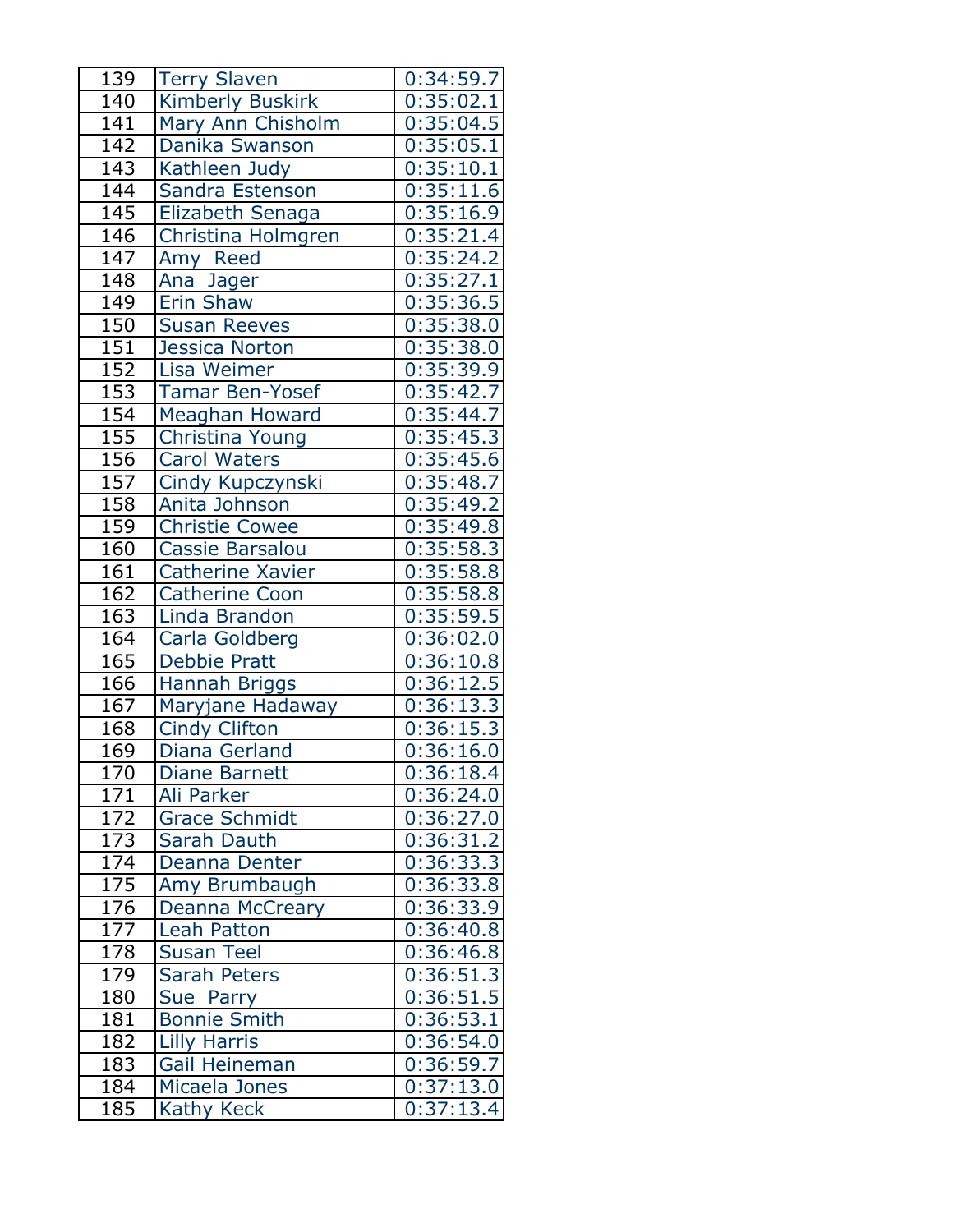| 186              | <b>Susan Bury</b>             | 0:37:14.9 |
|------------------|-------------------------------|-----------|
| 187              | <b>Beverly Rideout</b>        | 0:37:15.4 |
| 188              | <b>Kristine Burton</b>        | 0:37:16.0 |
| 189              | <b>Katie Seybert</b>          | 0:37:18.2 |
| 190              | Jessica Rauchenstein          | 0:37:21.7 |
| 191              | <b>Elinor Haplau</b>          | 0:37:33.1 |
| 192              | <b>Nancy Moses</b>            | 0:37:34.4 |
| 193              | Liz Briggs                    | 0:37:35.7 |
| 194              | Lynette Brickwell             | 0:37:38.5 |
| 195              | Cassandra Rense               | 0:37:42.0 |
| 196              | Lisa Demer                    | 0:37:42.2 |
| 197              | <b>Rachel Faria</b>           | 0:37:47.3 |
| 198              | LeeAnne Hellesto              | 0:37:49.8 |
| 199              | Karen S Forsyth               | 0:37:57.0 |
| 200              | <b>Christine Sagan</b>        | 0:37:57.2 |
| 201              | Maura Wharton                 | 0:38:00.1 |
| $\overline{202}$ | <b>Colleen Marinucci</b>      | 0:38:00.4 |
| 203              | <b>Sarah Harris</b>           | 0:38:01.0 |
| 204              | <b>Ruth Paterson</b>          | 0:38:03.5 |
| 205              | DeLynn James                  | 0:38:05.5 |
| 206              | Stephanie Lyken               | 0:38:10.7 |
| 207              | <b>Patrice Vermillion</b>     | 0:38:16.6 |
| 208              | <b>Tara Adams</b>             | 0:38:21.2 |
| 209              | Melinda Rathkopf              | 0:38:22.5 |
| 210              | Kathleen Redmond              | 0:38:26.0 |
| 211              | Carina Welker                 | 0:38:28.1 |
| 212              | Lu Gallego                    | 0:38:30.1 |
| 213              | <b>Anne-Marie Freudenthal</b> | 0:38:31.1 |
| 214              | Kristen Ratcliffe             | 0:38:33.4 |
| 215              | <b>Nicole Votaw</b>           | 0:38:33.7 |
| 216              | <b>Valarie Coscia</b>         | 0:38:36.5 |
| 217              | Jonel Schenk                  | 0:38:39.9 |
| 218              | <b>Alicia Clemetson</b>       | 0:38:42.6 |
| 219              | Kimberly Sledgister           | 0:38:46.1 |
| <u>220</u>       | Ginni Burbridge               | 0:38:48.8 |
| 221              | Angela Piccard                | 0:38:50.0 |
| $\overline{222}$ | <b>Melinda Hulm</b>           | 0:38:51.0 |
| 223              | Jenny Zimmerman               | 0:39:01.6 |
| 224              | Angela Taplin                 | 0:39:05.6 |
| <u>225</u>       | <b>Stephanie Dow</b>          | 0:39:06.1 |
| 226              | Sarah Callaway                | 0:39:17.8 |
| 227              | <b>Amber Winkel</b>           | 0:39:19.0 |
| 228              | Michelle Pitner               | 0:39:23.3 |
| 229              | <b>Patrice Parker</b>         | 0:39:31.1 |
| 230              | Helen Hamner                  | 0:39:34.8 |
| 231              | Jodi Kay                      | 0:39:36.0 |
| 232              | Valerie Rettmann              | 0:39:36.2 |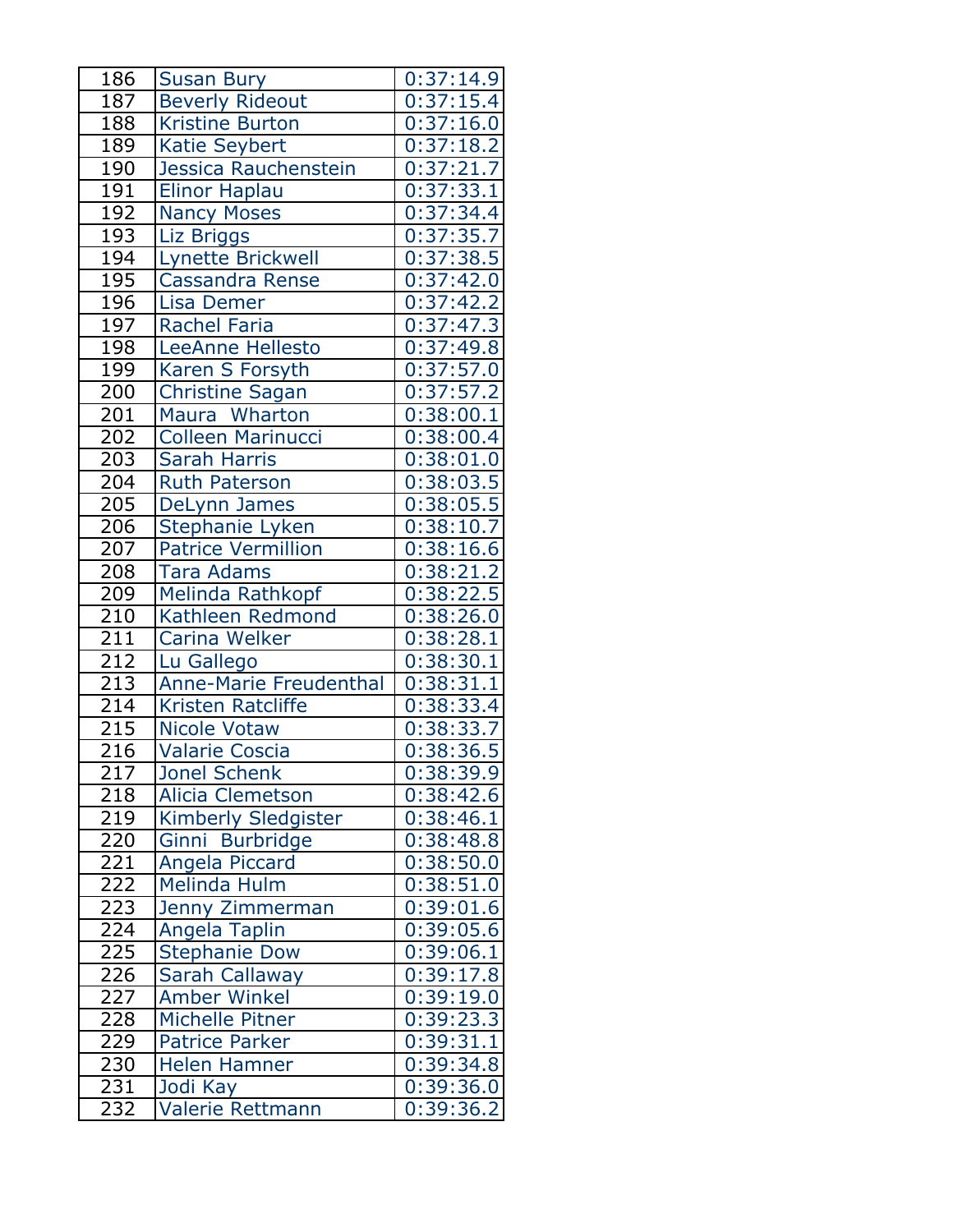| 233             | <b>LuAnn Piccard</b>       | 0:39:37.2 |
|-----------------|----------------------------|-----------|
| 234             | <b>Gretchen Clark-Ross</b> | 0:39:45.6 |
| 235             | <b>Kate Nixon</b>          | 0:40:00.6 |
| 236             | Holly Mitchell             | 0:40:01.2 |
| 237             | Erin Day                   | 0:40:01.4 |
| 238             | Kari Brookover             | 0:40:02.6 |
| 239             | Cecelia Maher              | 0:40:05.0 |
| 240             | Megan Jamieson             | 0:40:06.4 |
| 241             | Victoria Cronquist         | 0:40:08.0 |
| 242             | <b>Colleen Newgaard</b>    | 0:40:08.4 |
| 243             | Dede Schwartz              | 0:40:10.5 |
| 244             | Kim Ward                   | 0:40:14.0 |
| 245             | <b>Joy Sparrow</b>         | 0:40:17.5 |
| 246             | Lynnette Warren            | 0:40:18.2 |
| 247             | Sarah Hill                 | 0:40:25.2 |
| 248             | Janet Anderson             | 0:40:32.3 |
| 249             | <b>Joy McLaurin</b>        | 0:40:33.0 |
| 250             | Anna Bryant                | 0:40:43.6 |
| 251             | Maria McLaughlin           | 0:40:45.0 |
| 252             | Marisa VanDyke             | 0:40:47.4 |
| 253             | Jeanne Fischer             | 0:40:53.8 |
| 254             | Sara Turner                | 0:41:08.0 |
| 255             | Julia O'Malley             | 0:41:09.3 |
| 256             | Linda Tilghman             | 0:41:13.7 |
| 257             | <b>Emily Reeves</b>        | 0:41:15.5 |
| 258             | <b>Cheryl Campbell</b>     | 0:41:19.6 |
| 259             | Jamie Patterson-Simes      | 0:41:27.3 |
| 260             | Brandi Ozio                | 0:41:36.5 |
| 261             | <b>Andra Holmstrom</b>     | 0:41:50.7 |
| 262             | Lara Lockard               | 0:41:53.0 |
| 263             | Dawn Gardner               | 0:41:57.9 |
| 264             | Patricia Neptune           | 0:41:59.5 |
| 265             | Nancy Walsh-robart         | 0:42:08.2 |
| 266             | Anika Doehl                | 0:42:12.5 |
| 267             | <b>Karen Divelbiss</b>     | 0:42:17.1 |
| 268             | Brenda Knorr               | 0:42:20.5 |
| 269             | Jody Clingenpeel           | 0:42:21.0 |
| 270             | <b>Aimee Marvel</b>        | 0:42:27.9 |
| 271             | <b>Hayley Neptune</b>      | 0:42:28.2 |
| $\frac{272}{ }$ | Justine Sanders            | 0:42:29.4 |
| 273             | <b>Susan Ratcliffe</b>     | 0:42:31.0 |
| 274             | Debbi Heinen               | 0:42:34.0 |
| 275             | Linette Weinzirl           | 0:42:34.6 |
| 276             | Alexis Kaferstein          | 0:42:35.6 |
| 277             | Siri Parker                | 0:42:38.0 |
| 278             | Victoria Mejia             | 0:42:47.0 |
| 279             | Val Jokela                 | 0:42:49.8 |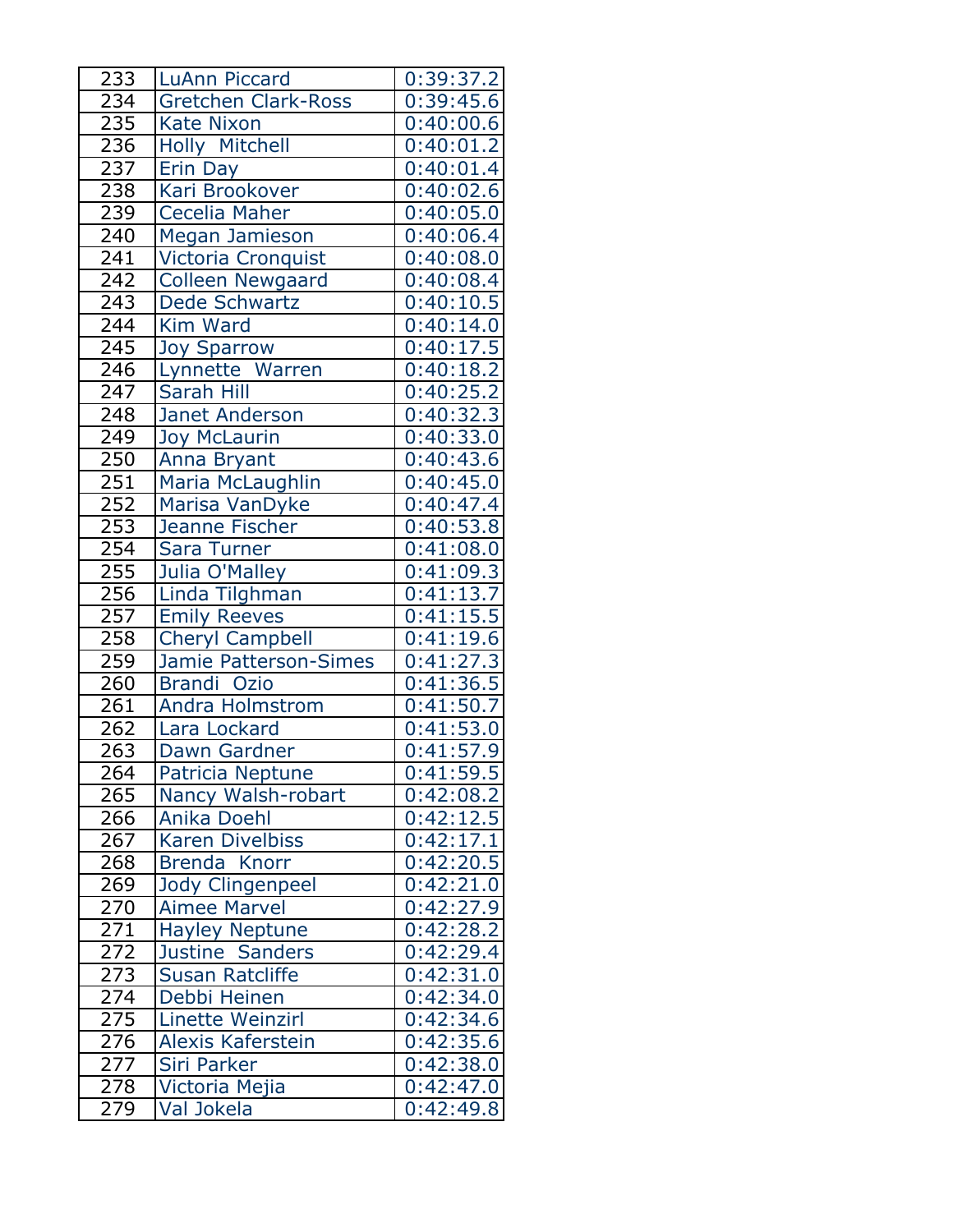| 280              | <b>Sandy StGeorge</b>       | 0:42:53.9              |
|------------------|-----------------------------|------------------------|
| 281              | Ali Marvin                  | 0:42:58.4              |
| 282              | Rachel Glaister             | 0:42:59.1              |
| 283              | <b>Anna Roller</b>          | 0:43:13.5              |
| 284              | Maureen van Wagner          | 0:43:17.6              |
| 285              | <b>Teri Paton</b>           | 0:43:18.7              |
| 286              | Karen Gonne'-Harrell        | 0:43:24.0              |
| 287              | Joan Travostino             | 0:43:27.1              |
| 288              | Justyna Raszewska           | 0:43:34.8              |
| 289              | Jennifer Estabrook          | 0:43:42.2              |
| 290              | Jennifer Barsalou           | 0:43:45.3              |
| 291              | Cara Bethe                  | 0:44:00.3              |
| 292              | <b>Mary Herrick</b>         | 0:44:02.6              |
| 293              | Penelope Fairbanks          | 0:44:11.0              |
| 294              | Judy Williamson             | 0:44:13.0              |
| 295              | <b>Tara Kulin</b>           | 0:44:14.0              |
| 296              | Victoria Hillwig            | 0:44:18.0              |
| 297              | <b>Ginger Blackmon</b>      | 0:44:21.4              |
| 298              | Lacey Mattzela              | 0:44:23.6              |
| 299              | Susan Schafer               | 0:44:27.4              |
| 300              | <b>Kate Crowley</b>         | 0:44:34.0              |
| 301              | Jacquelyn McMahan           | 0:44:43.2              |
| 302              | Lisa R. Jackson             | 0:44:44.0              |
| 303              | Pamela Hayden               | 0:44:50.1              |
| $\overline{304}$ | Cynthia Jicinsky            | 0:44:54.3              |
| 305              | Lara Madden                 | 0:45:05.9              |
| 306              | <b>Sherri Douglas</b>       | 0:45:23.6              |
| 307              | Linda Holmstrom             | 0:45:28.6              |
| 308              | Johana McMahan              | 0:45:29.4              |
| $\overline{309}$ | <b>Kellylee Mann</b>        | 0:45:36.5              |
| 310              | <b>Heather Hoyt</b>         | 0:45:48.2              |
| 311              | <b>Kelsey Ratcliffe</b>     | 0:45:50.3              |
| 312              | <b>Joyce Sexton</b>         | 0:45:58.4              |
| 313              | <b>Roz Barnhill</b>         | 0:46:11.0              |
| $\overline{3}14$ | Claudia Duffield            | 0:46:26.9              |
| 315              | <b>Catherine McLaughlin</b> | 0:46:37.0              |
| 316              | <b>Graylin Simes</b>        | 0:46:41.0              |
| 317              | Mary Banaszak               | 0:46:55.9              |
| 318              | Jean Moran                  | 0:46:56.9              |
| $\overline{319}$ | <b>Karen Simmons</b>        | $0:47:07.\overline{2}$ |
| 320              | Lori Olson                  | 0:47:09.2              |
| 321              | <b>Beatrice Gallagher</b>   | 0:47:10.1              |
| 322              | <b>Emily Reast</b>          | 0:47:14.0              |
| 323              | <b>Carole Comeau</b>        | 0:47:17.7              |
| <u>324</u>       | Rosa Guerra                 | 0:47:18.4              |
| 325              | <b>Renae Sather</b>         | 0:47:24.7              |
| 326              | Joanna Reast                | 0:47:38.0              |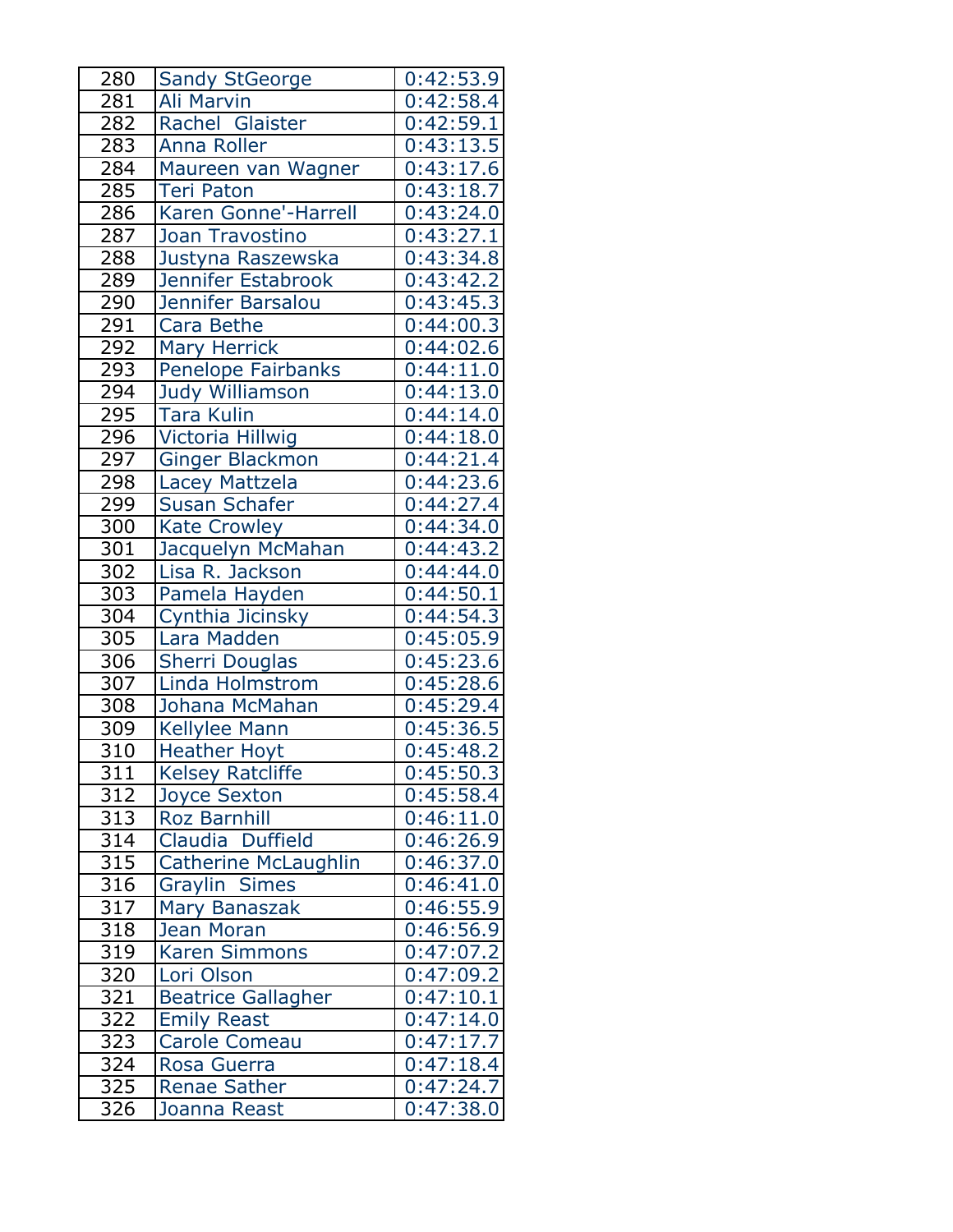| 327              | Rebecca Van Wyck         | 0:47:38.7              |
|------------------|--------------------------|------------------------|
| 328              | Gail Hoefler             | 0:47:43.2              |
| 329              | Gloria Hernandez         | 0:47:46.6              |
| 330              | Andrea Allen             | 0:47:48.0              |
| $\overline{331}$ | Erin Schumacher          | 0:47:48.9              |
| 332              | Terranova Tasker         | 0:47:54.2              |
| 333              | <b>Vicki Cellers</b>     | 0:48:01.1              |
| 334              | <b>Kelly Clouse</b>      | 0:48:04.4              |
| 335              | <b>Mary Grenier</b>      | 0:48:10.9              |
| $\overline{336}$ | <b>Melanie Pergiel</b>   | $0:48:1\overline{1.2}$ |
| 337              | <b>Helena Spector</b>    | 0:48:13.3              |
| 338              | <b>Tuyet Smallwood</b>   | 0:48:15.6              |
| 339              | <b>Adele Fetter</b>      | 0:48:23.0              |
| 340              | <b>Christine Roalofs</b> | 0:48:29.4              |
| 341              | <b>Melanie VanDehey</b>  | 0:48:30.7              |
| 342              | <b>Idamarie Piccard</b>  | 0:48:39.9              |
| 343              | Deedee Brandeberry       | 0:48:43.8              |
| 344              | Stephanie Berglund       | 0:48:46.8              |
| 345              | Jodi Walton              | 0:48:48.7              |
| $\overline{346}$ | Kathleen Adams           | 0:48:52.0              |
| 347              | <b>Edith Repp</b>        | 0:49:01.9              |
| 348              | <b>Tracy Guinn</b>       | 0:49:04.2              |
| 349              | <b>Aurora Williams</b>   | 0:49:05.0              |
| 350              | Paxson Lowther           | 0:49:06.7              |
| 351              | Deanna Blazejewski       | 0:49:18.1              |
| 352              | Jayci VanDehey           | 0:49:32.7              |
| 353              | <b>Judy Adams</b>        | 0:49:38.4              |
| 354              | <b>Tavie Parker</b>      | 0:49:41.3              |
| 355              | Sandra Lowther           | 0:49:44.7              |
| 356              | <b>Denise Demetree</b>   | 0:49:46.5              |
| 357              | Leha Uehling Manderson   | 0:49:47.2              |
| 358              | Jolene Hotho             | 0:49:47.4              |
| 359              | Jeanne Hickman           | 0:49:48.3              |
| 360              | <b>Molly Connelly</b>    | 0:49:48.6              |
| 361              | <b>Misty Walton</b>      | 0:49:51.6              |
| 362              | Michelle Smith           | 0:50:02.8              |
| 363              | Marisa VanDyke           | 0:50:03.2              |
| 364              | <b>Melissa Chaney</b>    | 0:50:13.5              |
| 365              | <b>Julie Matthews</b>    | 0:50:22.5              |
| 366              | Kathyleen Bourque Park   | 0:50:44.5              |
| 367              | Lee Gahm                 | 0:50:46.0              |
| 368              | <b>Brittany Martin</b>   | 0:51:01.1              |
| 369              | Heidi Brittain           | 0:51:08.8              |
| 370              | <b>Charlene Hampton</b>  | 0:51:42.0              |
| <u>371</u>       | Maryann Leenstra         | 0:51:44.7              |
| 372              | Keryl Hoffman            | 0:52:00.1              |
| 373              | Lorraine Krueger         | 0:52:03.4              |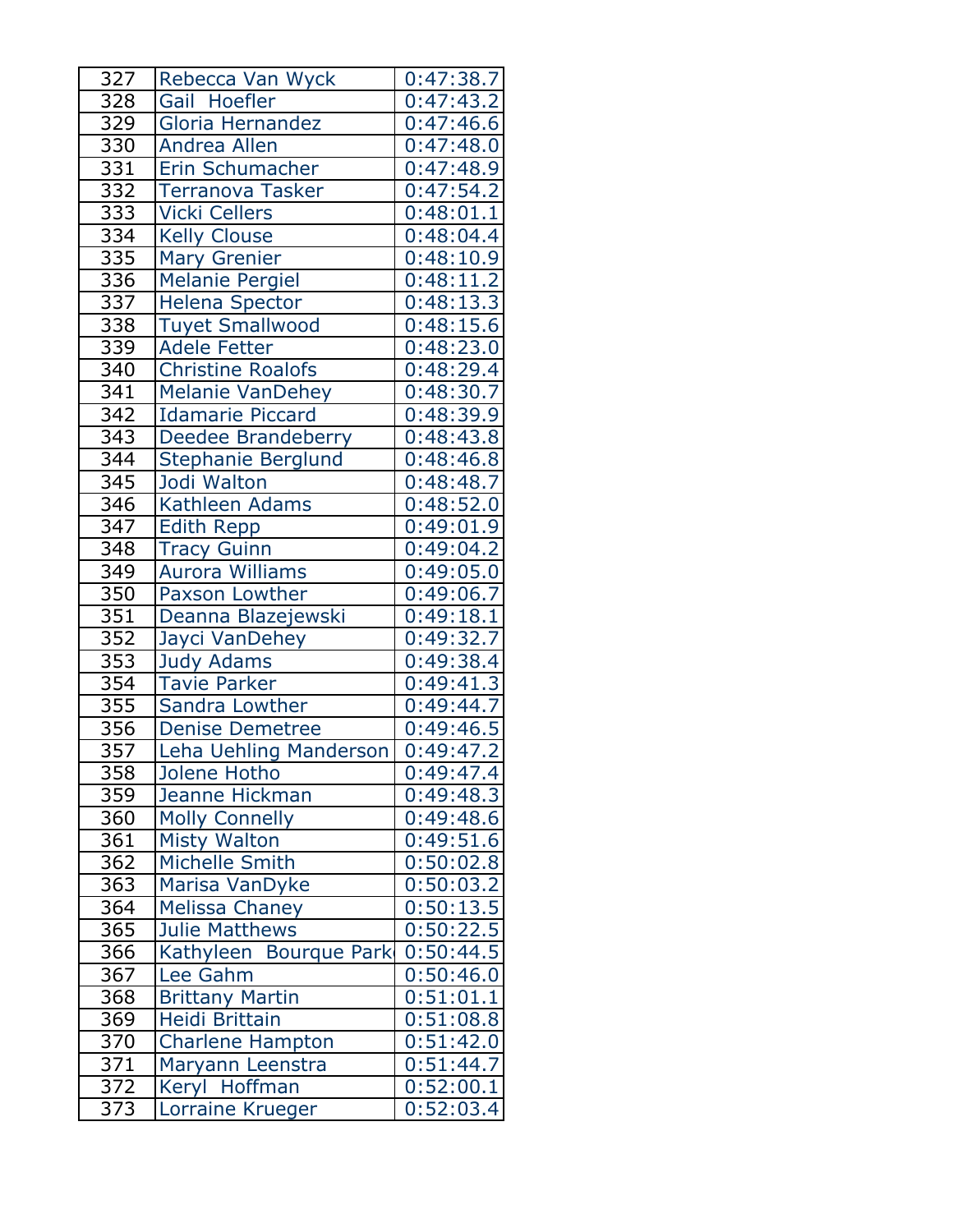| 374              | Lana Parker              | 0:52:13.4              |
|------------------|--------------------------|------------------------|
| 375              | Amanda Todd              | 0:52:39.4              |
| 376              | <b>Kathy Mooney</b>      | 0:52:41.2              |
| 377              | <b>Mary Smith</b>        | 0:52:44.4              |
| $\overline{378}$ | Tanya Iden               | 0:52:48.9              |
| 379              | <b>Sharon Chamard</b>    | 0:52:54.5              |
| 380              | <b>Linda Markus</b>      | 0:52:58.4              |
| 381              | <b>Carol Halvorson</b>   | 0:53:01.3              |
| 382              | <b>Miranda Burne</b>     | 0:53:20.3              |
| 383              | <b>Amey Armachain</b>    | 0:53:26.2              |
| 384              | Karrianna Gallagher      | 0:53:26.5              |
| 385              | Kristin Sherwood         | 0:53:27.9              |
| 386              | <b>Beth Baker</b>        | 0:53:36.3              |
| 387              | Patricia Ott             | 0:53:37.4              |
| 388              | <b>Christine Bond</b>    | 0:54:14.1              |
| 389              | <b>Cathy Rezabeck</b>    | 0:54:48.0              |
| 390              | <b>Katie Peichel</b>     | 0:56:02.0              |
| 391              | Laura Barnhill           | 0:56:22.7              |
| 392              | <b>Stacey Allen</b>      | 0:56:25.9              |
| 393              | Lauren Allen             | 0:56:40.7              |
| 394              | <b>Sheryl Norton</b>     | 0:57:04.2              |
| 395              | Catherine Bollinger      | 0:57:17.1              |
| 396              | <b>Madison Barsalou</b>  | 0:57:30.3              |
| 397              | <b>Tracy Morrison</b>    | 0:57:55.7              |
| 398              | Vicki Schrader           | 0:58:11.0              |
| 399              | Erika Schrader           | 0:58:29.4              |
| 400              | Julie Ginder             | 0:58:34.7              |
| 401              | Terise n'ha Caitriona    | 1:00:03.3              |
| 402              | Victoria Backa           | 1:00:23.0              |
| $40\overline{3}$ | <b>Shelley Biss</b>      | 1:00:35.0              |
| 404              | <b>Myah Precie</b>       | 1:00:38.8              |
| 405              | Sarah Tucker             | 1:00:47.3              |
| 406              | Mary Janis               | 1:01:08.7              |
| 407              | <b>Hannah Bickford</b>   | 1:02:12.3              |
| 408              | Kyra Precie              | 1:02:48.9              |
| 409              | Melanie Roller           | 1:03:09.4              |
| 410              | Mary Phlughof            | 1:03:11.2              |
| 411              | <b>Yvonne Edmonson</b>   | 1:04:42.3              |
| 412              | <b>Crystal Necessary</b> | 1:05:42.6              |
| 413              | <b>Kim Carlisle</b>      | 1:05:50.6              |
| 414              | <b>Autumn Necessary</b>  | 1:06:01.2              |
| 415              | Audrey Hickman           | 1:06:21.1              |
| 416              | <b>Kristen Phillips</b>  | 1:07:47.7              |
| 417              | <b>Stacey Shields</b>    | 1:08:08.3              |
| 418              | Julia Todd               | $1:08:16.\overline{5}$ |
| 419              | <b>Zoe Shields</b>       | 1:08:26.6              |
| 420              | Deborah Warner           | 1:08:54.3              |